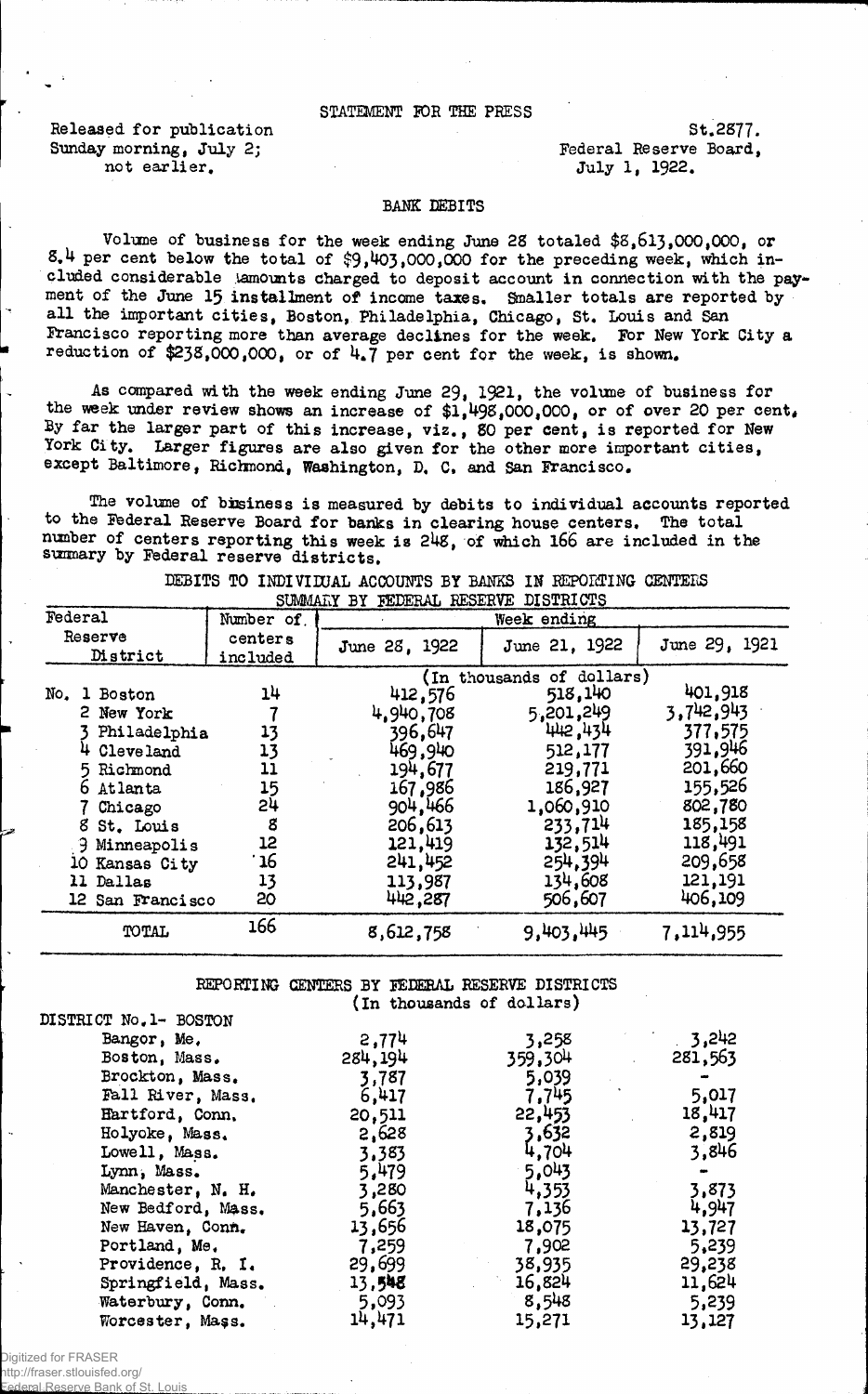$\hat{\sigma}_{\hat{a}}$  $\frac{1}{2}$  ,  $\frac{1}{2}$  $\sim 15$ 

 $\alpha$  ,  $\alpha$  ,  $\alpha$ 

 $\epsilon \rightarrow \gamma$ 

DEBITS TO INDIVIDUAL ACCOUNTS BY BANKS IN REPORTING CENTERS St.2877a.

 $\mathcal{O}(\mathcal{O}(\log n) \times \log n)$ 

 $\omega = 1/\omega$ 

|                                           |                            | Week ending               |                 |
|-------------------------------------------|----------------------------|---------------------------|-----------------|
|                                           | June 28, 1922              | June 21, 1922             | June 29, 1921   |
|                                           |                            | (In thousands of dollars) |                 |
| DISTRICT No. 2 - NEW YORK                 |                            |                           |                 |
| Albany, N.Y.                              | 20,955                     | 25,571                    | 31,373<br>3,361 |
| Binghamton, N.Y.                          | 3,635                      | 4,451                     | 49,498          |
| Buffalo, N.Y.<br>Elmira, N.Y.             | 54,207                     | 62,573<br>3,674           |                 |
| Jamestown, N.Y.                           | 3,501<br>3,082             | 3,721                     |                 |
| Montclair, N. J.                          | 2,241                      | 3,097                     |                 |
| Newark, N. J.                             | 50,784                     | 63,708                    |                 |
| New York, N. Y.                           | 4,815,943                  | 5,054,218                 | 3,617,372       |
| No. New Jersey Clearing                   |                            |                           |                 |
| House Association                         | 33,073                     | 40,769                    |                 |
| Passaic, N. J.                            | 5,880                      | 6,742                     | 4,616           |
| Rochester, N.Y.                           | 28,271                     | 33,694                    | 24,599          |
| Stamford, Conn.                           | 2,442                      | 3,000                     |                 |
| Syracuse, N.Y.                            | 11,817                     | 14,000                    | 12,124          |
| DISTRICT No. 3 - PHILADELPHIA             |                            |                           |                 |
| Allentown, Pa.                            | 5,779                      | 6,095                     |                 |
| Altoona, Pa.                              | 3,042                      | 2,989                     | 3,187           |
| Camden, N. J.                             | 9,046                      | 12,331                    |                 |
| Chester, Pa.                              | 3,813                      | 4,960                     | 3,884           |
| Harrisburg, Pa.                           | 6,560                      | 6,787                     | 6,541           |
| Hazleton, Pa.<br>Johnstown, Pa.           | 1,829                      | 2,060                     | 5,102           |
| Lancaster, Pa.                            | 4,443<br>5,110             | 4,699<br>5,224            | 4,277           |
| Lebanon, Pa.                              | 1,288                      | 1,152                     |                 |
| Norristown, Pa.                           | 851                        | 725                       |                 |
| Philadelphia, Pa.                         | 321,312<br>$\hat{\varphi}$ | 360,260                   | 295,195         |
| Reading, Pa.                              | 7,354                      | 7,951                     | 8,486           |
| Scranton, Pa.                             | 11,244                     | 12,648                    | 16,096          |
| Trenton, N. J.                            | 11,103                     | 12,215                    | 10,013          |
| Wilkes-Barre, Pa,                         | 7,493                      | 8,497                     | 8,135           |
| Williamsport, Pa.                         | 4,447                      | 4,406<br>8,069            | 3,529<br>9,651  |
| Wilmington, Del.<br>York, Pa.             | 6,790<br>3,936             | 3,729                     | 3,479           |
|                                           |                            |                           |                 |
| DISTRICT No. 4 - CLEVELAND<br>Akron, Ohio | 14,717                     |                           | 12,976          |
| Butler, Pa.                               | 2,249                      | 15,583<br>2,374           |                 |
| Canton, Ohio                              | 7,313                      | 9,641                     |                 |
| Cincinnati, Ohio                          | 73,770                     | 80,422                    | 56,149          |
| Cleveland, Ohio.                          | 124,263                    | 141,046                   | 102,281         |
| Columbus, Ohio                            | 35,403                     | 29,852                    | 27,343          |
| Connellsville, Pa.                        | 1,308                      | 1,136                     |                 |
| Dayton, Ohio                              | 12,082                     | 14,030                    | 11,196          |
| Erie, Pa.                                 | 5,788                      | 6,030                     | 5,449           |
| Greensburg, Pa.                           | 3,726<br>625               | 4,066<br>758              | 3,881           |
| Homestead, Pa.<br>Lexington, Ky.          | 3,780                      | 4,578                     | 3,143           |
| Lima, Ohio                                | 3,006                      | 3,561                     |                 |
| Lorain, Ohio                              | 1,233                      | 1,332                     |                 |
| New Brighton, Pa.                         | 1,982                      | 2,099                     |                 |
| Oil City, Pa.                             | 3,071                      | 3,121                     | 2,161           |
| Pittsburgh, Pa.                           | 169,242                    | 189,138                   | 145,776         |
| Springfield, Ohio                         | 3,585                      | 4,313                     | 3,377           |
| Toledo, Ohio                              | 32,026                     | 39,095                    |                 |
| Warren, Ohio                              | 2,169                      | 2,499                     |                 |
| Wheeling, W. Va.                          | 9,221<br>11,292            | 9,590<br>10,408           | 7,544<br>10,670 |
| Youngstown, Ohio<br>Zanesville, Ohio      | 2,397                      | 2,365                     |                 |
|                                           |                            |                           |                 |

Digitized for FRASER http://fraser.stlouisfed.org/

Federal Reserve Bank of St. Louis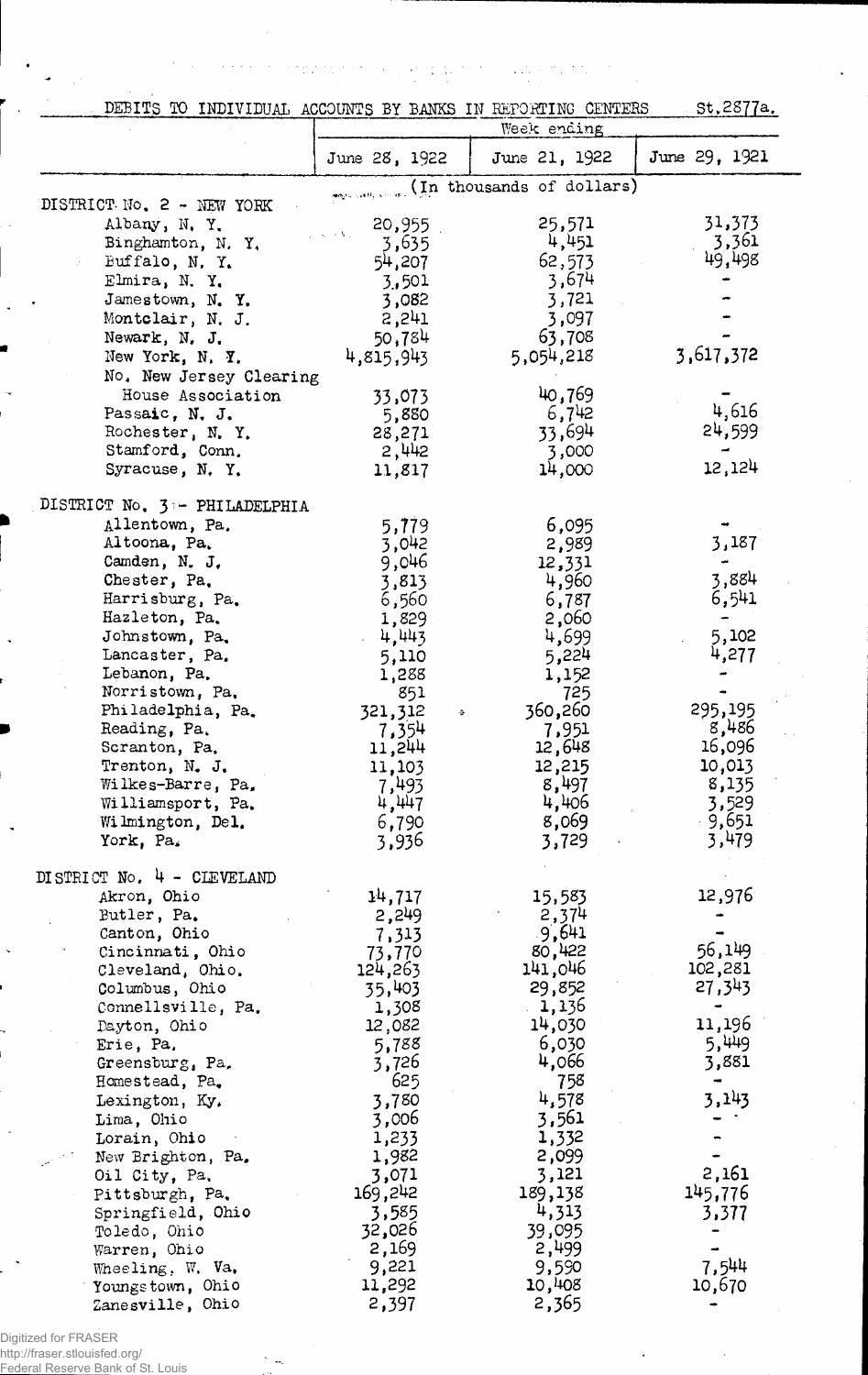| TEBITS TO INDIVIDUAL ACROUNTS BY BANKS IN REPORTING CENTERS. |  |  |  | St. 2877b. |
|--------------------------------------------------------------|--|--|--|------------|
|                                                              |  |  |  |            |

Ì

|                           |               | Week ending               |               |
|---------------------------|---------------|---------------------------|---------------|
|                           | June 28, 1922 | June 21, 1922             | June 29, 1921 |
|                           |               | (In thousands of dollars) |               |
| DISTRICT No. 5 - RICHMOND |               |                           |               |
| Asheville, N. C.          | 3,487         | 4,071                     | 93,899        |
| Baltimore, Md.            | 88,225        | 98,653                    | 5,000         |
| Charleston, S. C.         | 4,330         | 5,424                     |               |
| Charlestown, W. Va.       | 6,809         | 9,085                     | 5,750         |
| Charlotte, N. C.          | 6,267         | 7,548                     |               |
| Columbia, S. C.           | 4,155         | 5,846                     | 5,630         |
| Cumberland, Md.           | 1,805         | 1,899                     |               |
| Danville, Va.             | 1,615         | 1,608                     |               |
| Durham, N. C.             | 4,211         | 4,404                     |               |
| Greensboro, N.G.          | 3,242         | 3,549                     | 2,543         |
| Greenville, S. C.         | 2,906         | 3,108<br>1,670            |               |
| Hagerstown, Md.           | 1,829         | 5,166                     | 4,353         |
| Huntington, W. Va.        | 4,842         | 4,052                     |               |
| Lynchburg, Va.            | 3,796         | 1,676                     |               |
| Newport News, Va.         | 1,820         | 15,341                    | 12,131        |
| Norfolk, Va.              | 15,230        | 3,600                     | 4,400         |
| Raleigh, N. C.            | 3,900         | 25,976                    | 21,766        |
| Richmond, Va.             | 20,848        | 5,987                     |               |
| Roanoke, Va.              | 4,371         | 2,102                     |               |
| Spartanburg, S. C.        | 2,009         | 44,864                    | 41,548        |
| Washington, D. C.         | 40,021        | 4,245                     | 4,640         |
| Wilmington, N. C.         | 3,953         | 7,775                     |               |
| Winston-Salem, N. C.      | 5,086         |                           |               |
| DISTRICT No. 6 - ATLANTA  |               |                           |               |
| Albany, Ga.               | 760           | 840                       |               |
| Atlanta, Ga.              | 21,627        | 26,618                    | 20,473        |
| Augusta, Ga.              | 4,789         | 5,535                     | 4,007         |
| Birmingham, Ala.          | 17,093        | 16,840                    | 11,991        |
| Brunswick, Ga.            | 512           | 521                       |               |
| Chattanooga, Tenn.        | 6,471         | 7,815                     | 6,839         |
| Columbus, Ga.             | 1,861         | 2,400                     |               |
| Cordele, Ga.              | 154           | 166                       |               |
| Dothan, Ala.              | 366           | 460                       |               |
| Elberton, Ga.             | 121           | 185                       |               |
| Jackson, Miss.            | 2,172         | 2,593                     |               |
| Jacksonville, Fla.        | 9,510         | 11,664                    | 8,804         |
| Knoxville, Tenn.          | 6,190         | 5,964                     | 4,495         |
| Macon, Ga.                | 3,910         | 4,286                     | 3,731<br>w.   |
| Meridian, Miss            | 1,580         | 2,135                     | 5,097         |
| Mobile, Ala.              | 5,265         | 5,759                     | 2,602         |
| Montgomery, Ala.          | 3,081         | 3,686                     | 23,844        |
| Nashville, Tenn.          | 14,170        | 14,276<br>324             |               |
| Newnan, Ga.               | 283           |                           | 48,954        |
| New Orleans, La.          | 60,549        | 66,358                    | 1,234         |
| Pensacola, Fla,           | 1,258         | 1,557                     | 8,172         |
| Savannah, Ga.             | 8,604         | 9,833<br>5,493            | 4,237         |
| Tampa, Fla.               | 4,400         | 875                       |               |
| Valdosta, Ga.             | 827           | 1,243                     | 1:046         |
| Vicksburg, Miss.          | 1,069         |                           |               |

Digitized for FRASER http://fraser.stlouisfed.org/ Federal Reserve Bank of St. Louis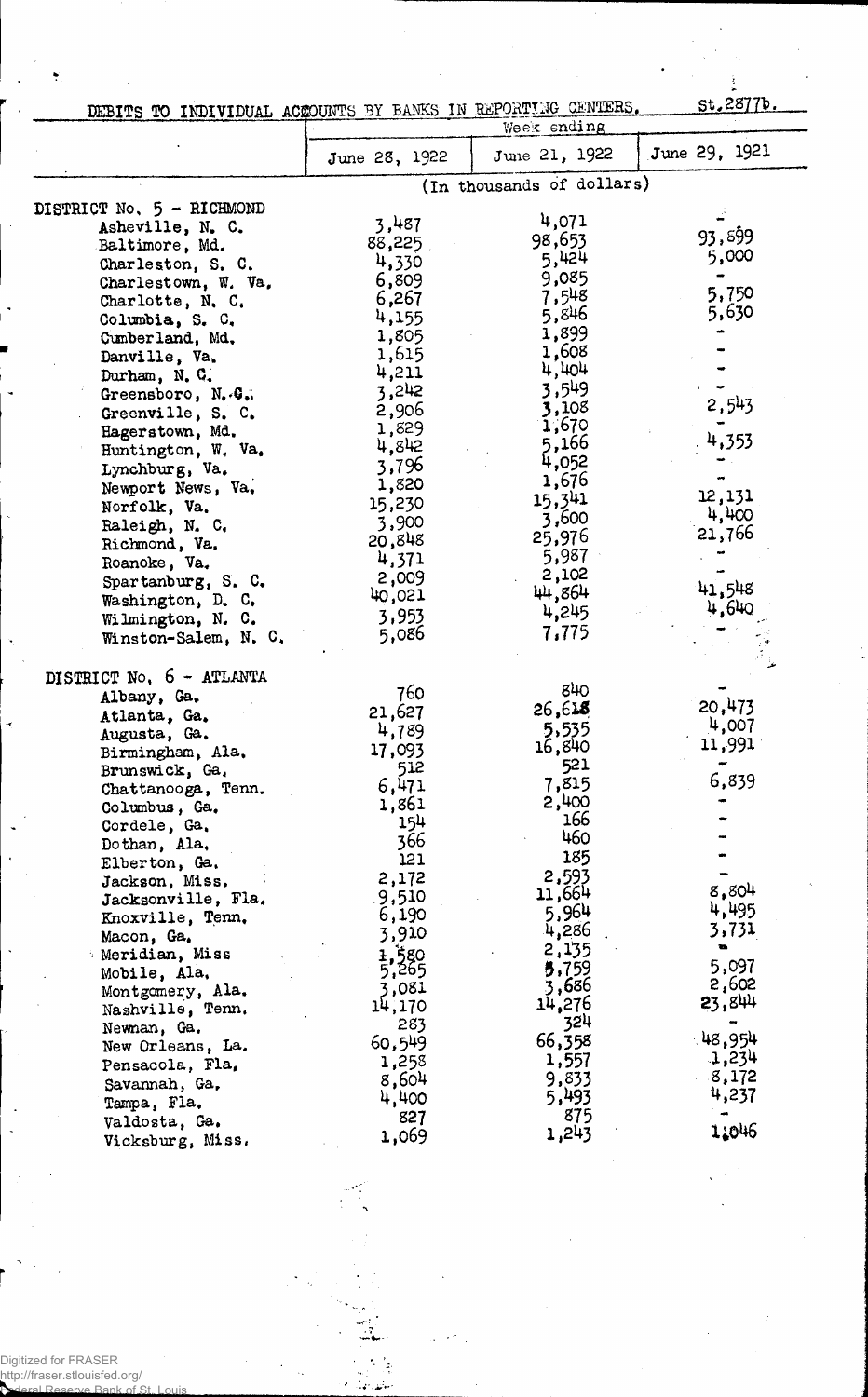|                                         |                    | DEBITS TO INDIVIDUAL ACCOUNTS BY BANKS IN REPORTING CENTERS | St.2877c.      |
|-----------------------------------------|--------------------|-------------------------------------------------------------|----------------|
|                                         |                    | Week ending                                                 |                |
|                                         | June 28, 1922      | June 21, 1922                                               | June 29, 1921  |
|                                         |                    | (In thousands of dollars)                                   |                |
| DISTRICT No. 7 - CHICAGO                |                    |                                                             |                |
| Adrian, Mich.                           | 599                | 791                                                         |                |
| Aurora, Ill.                            | 2,625              | 2,948                                                       |                |
| Bay City, Mich.                         | 2,098              | 2,461                                                       | 2,027          |
| Bloomington, Ill.<br>Cedar Rapids, Iowa | 1,916              | 2,072                                                       | 2,144<br>8,403 |
| Chicago, Ill.                           | 4,293              | 4,987<br>704,427.                                           | 523,449        |
| Danville, Ill.                          | 583,940<br>2,400   | 2,300                                                       |                |
| Davenport, Iowa                         | 6,069              | 7,951                                                       | 5,562          |
| Decatur, Ill.                           | 2,996              | 3,048                                                       | 2,550          |
| Des Moines, Iowa                        | 15,694             | 16,040                                                      | 14,396         |
| Detroit, Mich.                          | 116,981            | 130,508                                                     | 89,665         |
| Dubuque, Iowa                           | 2,754              | 2,938                                                       | 2,379          |
| Flint, Mich.                            | 5,914              | 7,483                                                       | 4,876          |
| Fort Wayne, Ind.                        | 6,829              | 7,136                                                       | 6,159          |
| Gary, Ind.                              | 2,916              | 2,687                                                       |                |
| Grand Rapids, Mich.                     | 13,406             | 14,735                                                      | 17,063         |
| Indianapolis, Ind.                      | 32,876             | 36,466                                                      | 31,676         |
| Jackson, Mich.                          | 5,584              | 3,851                                                       | 4,038          |
| Kalamazoo, Mich.                        | 4,270              | 4,361                                                       | 3,279          |
| Lansing, Mich.                          | 6,524              | 6,029                                                       | 4,580          |
| Mason City, Iowa                        | 2,256              | 2,888                                                       |                |
| Milwaukee, Wis.<br>Moline, Ill.         | 49,329             | 57,070                                                      | 45,307         |
| Muscatine, Iowa                         | 1,328              | 1,955                                                       | 1,405          |
| Oshkosh, Wis.                           | 887<br>2,100       | 1,086                                                       |                |
| Peoria, Ill.                            | 7,864              | 2,500<br>8,901                                              | 7,143          |
| Rockford, Ill.                          | 4,373              | 4,626                                                       | 4,144          |
| Sioux City, Iowa                        | 15,383             | 16,422                                                      | 9,384          |
| South Bend, Ind.                        | 6,264              | 7,945                                                       | 5,705          |
| Springfield, Ill.                       | 4,639              | 6,028                                                       | 4,697          |
| Waterloo, Iowa                          | 3,142              | 3,470                                                       | 2,749          |
|                                         |                    |                                                             |                |
| DISTRICT No. 8 - ST. LOUIS              |                    |                                                             |                |
| East St. Louis and                      |                    |                                                             |                |
| Nat'l Stock Yards, Ill.                 | 9,648              | 9,086                                                       | 8,356          |
| Evansville, Ind.<br>Fort Smith, Ark.    | 7,398<br>2,473     | 6,486                                                       | 4,811          |
| Greenville, Miss.                       | 601                | 2,783<br>785                                                |                |
| Helena, Ark.                            | 795                | 939                                                         |                |
| Little Rock, Ark.                       | 8,475              | 9,424                                                       | 8,259          |
| Louisville, Ky.                         | 32,394             | 32,825                                                      | 28,821         |
| Memphis, Tenn.                          | 55,044             | 23,000                                                      | 17,401         |
| Owensboro, Ky.                          | 991                | 1,107                                                       |                |
| Quincy, Ill.                            | 1,984              | 2,191                                                       | 1,789          |
| St. Louis, Mo.                          | 122,239            | 147,358                                                     | 113,397        |
| Springfield, Mo.                        | 2,431              | 3,344                                                       | 2,324          |
|                                         |                    |                                                             |                |
| DISTRICT No. 9 - MINNEAPOLIS            |                    |                                                             |                |
| Aberdeen, S. D.                         | 1,087              | 1,287                                                       | 1,229          |
| Billings, Mont.<br>Dickinson, N. D.     | 1,802<br>$-193$    | 1,616<br>212                                                | 1,486          |
| Duluth, Minn.                           | 14,643             | 15,099                                                      |                |
| Fargo, N. D.                            | 1,993              | 2,526                                                       | 16,301         |
| Grand Forks, N. D.                      | $-948$             | 1,279                                                       | 2,133<br>905   |
| Great Falls, Mont.                      | 1,554              | 1,341                                                       | 1,514          |
| Helena, Mont.                           | 1,903              | 1,833                                                       | 2,136          |
| Jamestown, N. D.                        | 390                | 394.                                                        |                |
| Lewistown, Mont.                        | 653                | 698                                                         |                |
| Minneapolis, Minn.                      | 60,012             | 65,382                                                      | 58,837         |
| Minot, N. D.                            | 594                | 767                                                         |                |
| Redwing, Minn.                          | 486                | 511                                                         |                |
| St. Paul, Minn.                         | $(*32,530)$ 37,555 | $(*35, 812)40, 630$                                         | 26,693         |
| Sioux Falls, S. D.                      | 2,502              | 3,673                                                       | 4,587          |
| Superior, Wis.                          | 1,641<br>804       | 1,533                                                       | 1,794          |
| Winona, Minn.                           |                    | 1,133                                                       | 876            |

J.

\*Debits of banks which submitted reports in  $1921$ ,

 $\ddot{\phantom{a}}$ 

Digitized for FRASER http://fraser.stlouisfed.org/ Federal Reserve Bank of St. Louis

 $\bar{\mathbf{r}}$ 

 $\ddot{\phantom{1}}$ 

ż

 $\ddot{\phantom{1}}$ 

À

 $\ddot{\phantom{1}}$ 

 $\overline{a}$ 

 $\overline{\phantom{a}}$ 

 $\ddot{\phantom{a}}$ 

 $\ddot{\phantom{a}}$ 

ï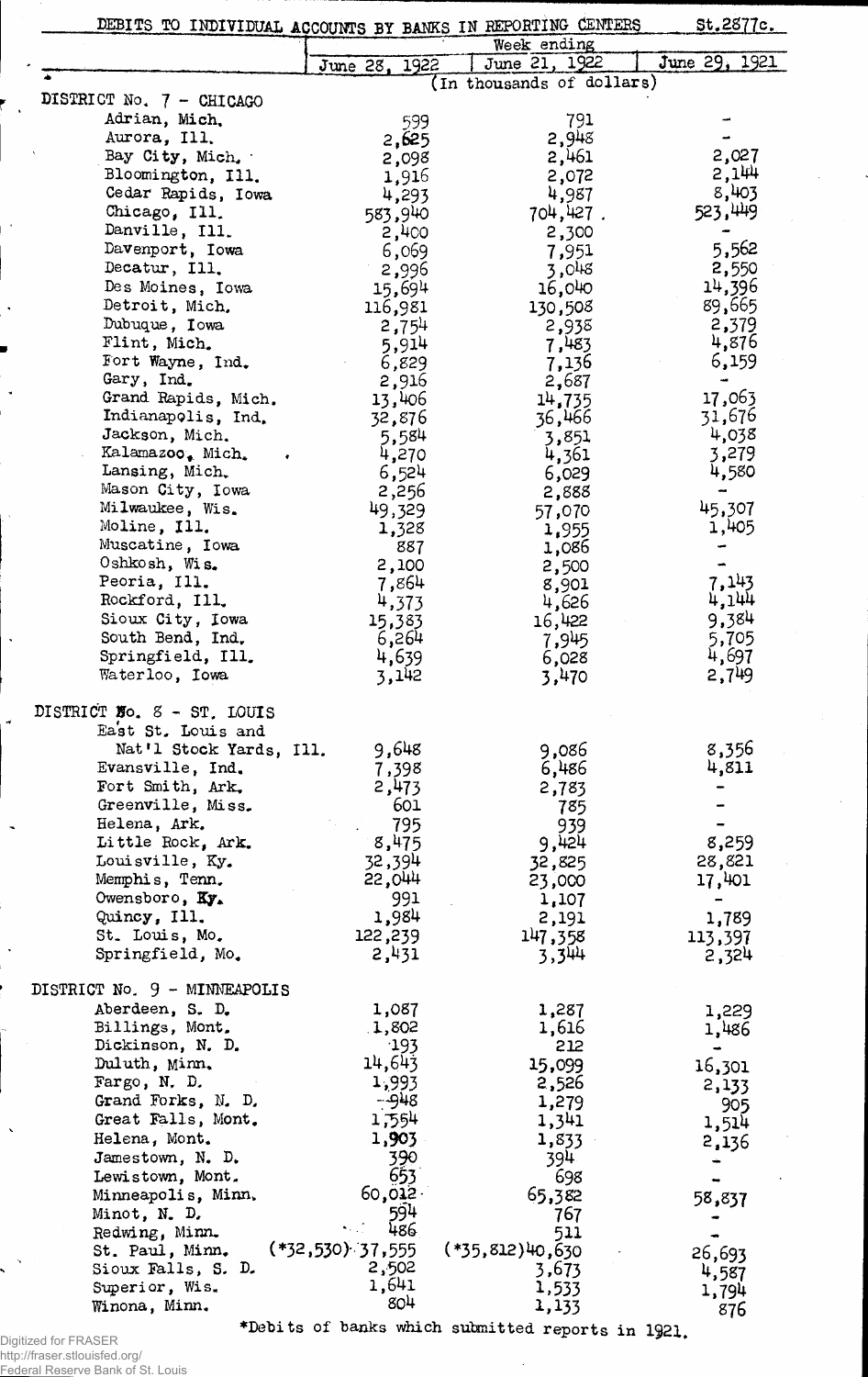| DEBITS TO INDIVIDUAL ACCOUNTS BY BANKS IN REPORTING CENTERS. |  |  | <u>st.2877d</u> |
|--------------------------------------------------------------|--|--|-----------------|

|                               | Week ending   |                           |                 |  |  |  |  |
|-------------------------------|---------------|---------------------------|-----------------|--|--|--|--|
|                               | June 28, 1922 | June 21, 1922             | June 29, 1921   |  |  |  |  |
|                               |               | (In thousands of dollars) |                 |  |  |  |  |
| DISTRICT No. 10 - KANSAS CITY |               |                           |                 |  |  |  |  |
| Atchison, Kans.               | 1,121         | 1,201.                    | 1,104           |  |  |  |  |
| Bartlesville, Okla.           | 3,007         | 2,424                     | 1,965           |  |  |  |  |
| Casper, Wyo.                  | 3,428         | 3,163                     |                 |  |  |  |  |
| Cheyenne, Wyo.                | 1,973         | 1,673                     | 1,920           |  |  |  |  |
| Colorado Springs, Colo.       | 2,279         | 2,513                     | 2,269           |  |  |  |  |
| Denver, Colo.                 | 33,324        | 33,958                    | 32,657          |  |  |  |  |
| Enid, Okla.                   | 2,420         | 2,708                     |                 |  |  |  |  |
| Fremont, Neb.                 | 624           | 80 <sup>4</sup>           |                 |  |  |  |  |
| Grand Island, Neb.            | 1,199         | 1,038                     |                 |  |  |  |  |
| Grand Junction, Colo.         | 511           | 628                       |                 |  |  |  |  |
| Guthrie, Okla.                | 579           | 515                       |                 |  |  |  |  |
| Hutchinson, Kans.             | 2,610         | 3,060                     |                 |  |  |  |  |
| Independence, Kans.           | 1,803         | 2,837                     |                 |  |  |  |  |
| Joplin, Mo.                   | 2,734         | 2,799                     | 1,750           |  |  |  |  |
| Kansas City, Kans,            | 4,826         | 3,911                     | 3,582           |  |  |  |  |
| Kansas City, Mo.              | 71,948        | 76,660                    | 60,689          |  |  |  |  |
| Lawrence, Kans.               | 1,016         | 1,153                     |                 |  |  |  |  |
| McAlester, Okla.              | 699           | 883                       |                 |  |  |  |  |
| Muskogee, Okla.               | 5,947         | 6,009                     | 3,050           |  |  |  |  |
| Oklahoma City, Okla.          | 16,986        | 19,846                    | 16,465          |  |  |  |  |
| Okmulgee, Okla.               | 1,626         | 2,342                     |                 |  |  |  |  |
| Omaha, Neb.                   | 44,302        | 46,395                    | 38,595          |  |  |  |  |
| Parsons, Kans.                | 860           | 1,164                     |                 |  |  |  |  |
| Pittsburg, Kans.              | 1,014         | 1,160                     | 2,788           |  |  |  |  |
| Pueblo, Colo.                 | 3,417         | 3,352                     | 12,887          |  |  |  |  |
| St. Joseph, Mo.               | 9,931         | 12,058                    | 2,620           |  |  |  |  |
| Topeka, Kans.                 | 2,849         | 3,303                     | 18,669          |  |  |  |  |
| Tulsa, Okla.                  | 26,531        | 27,160                    | 8,648           |  |  |  |  |
| Wichita, Kans.                | 10,277        | 11,132                    |                 |  |  |  |  |
| DISTRICT No. 11 - DALLAS      |               |                           |                 |  |  |  |  |
| Albuquerque, N. M.            | 1,764         | 2,434                     | 1,357           |  |  |  |  |
| Austin, Tex.                  | 2,472         | 2,619                     | 2,268           |  |  |  |  |
| Beaumont, Tex.                | 2,612         | 3,992                     | 2,649           |  |  |  |  |
| Corsicana, Tex.               | 762           | 942                       | ÷               |  |  |  |  |
| Dallas, Tex.                  | 29,243        | 35,502                    | 27,799          |  |  |  |  |
| El Paso, Tex.                 | 6,528         | 8,316                     | 7,405<br>19,941 |  |  |  |  |
| Ft. Worth, Tex.               | 21,486        | 22,946                    | 15,980          |  |  |  |  |
| Galveston, Tex.               | 11,991        | 14,346                    | 25,176          |  |  |  |  |
| Houston, Tex.                 | 19,848        | 24,424                    |                 |  |  |  |  |
| Roswell, $\mathbf{W}$ . M.    | 465           | 487                       | 7,306           |  |  |  |  |
| San Antonio, Tex.             | 4,901         | 5,866                     | 5,684           |  |  |  |  |
| Shreveport, La.               | 7,205         | 7,596                     | 1,140           |  |  |  |  |
| Texarkana, Tex.               | 1,469         | 1,959                     | 1,782           |  |  |  |  |
| Tucson, Ariz.                 | 1,767         | 1,522                     | 2,704           |  |  |  |  |
| Waco, Tex.                    | 2,701         | 3,086                     |                 |  |  |  |  |

Ä,